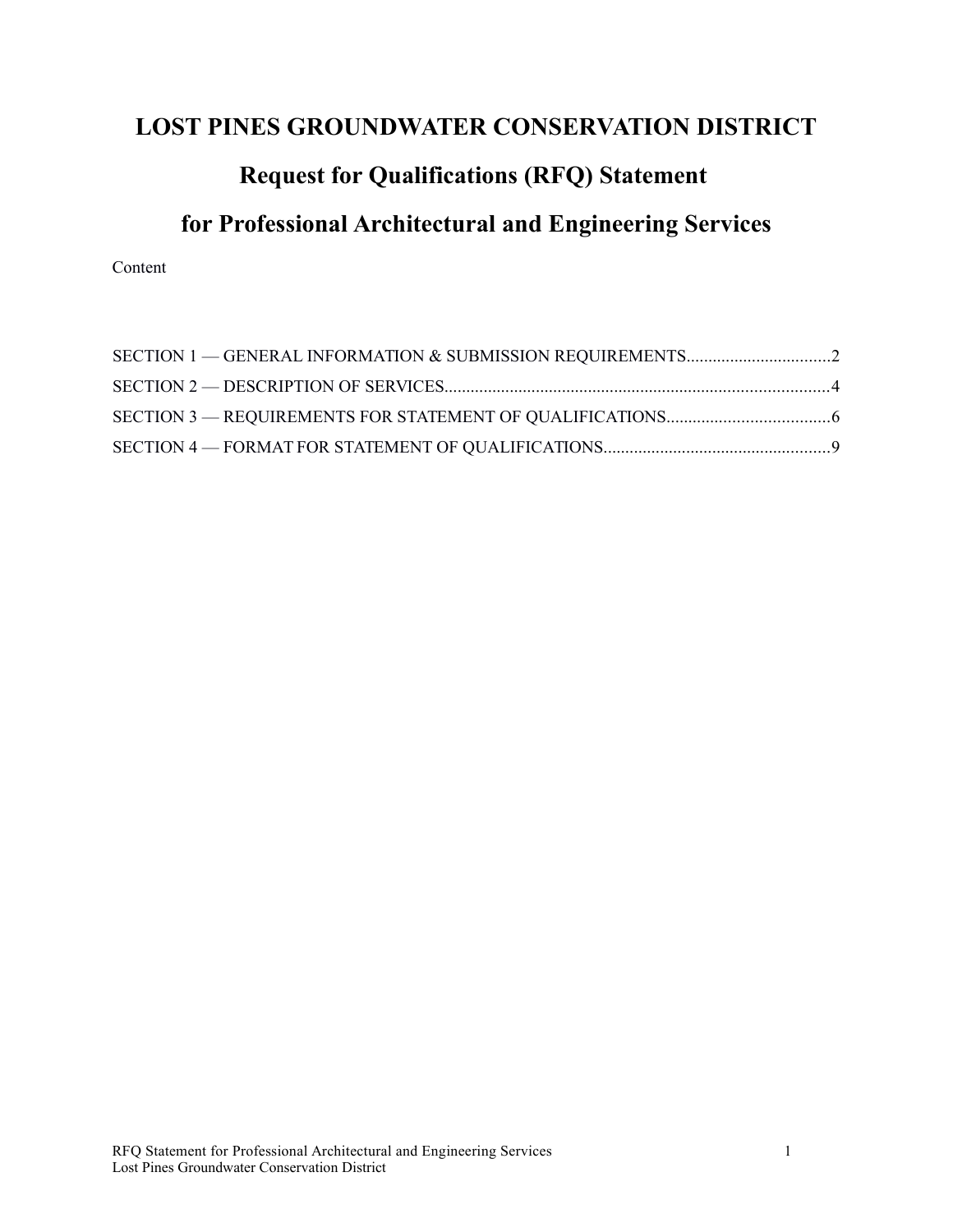# **Lost Pines Groundwater Conservation District Request for Qualifications Statement for Professional Architectural Services**

## <span id="page-1-0"></span>**SECTION 1 — GENERAL INFORMATION & SUBMISSION REQUIREMENTS**

1.1 General Description of Project: The Board of Directors ("Board") of the Lost Pines Groundwater Conservation District ("LPGCD") is requesting qualifications from registered architects, engineers and professional design firms (each respondent being referred to as a "Candidate" herein) for conceptual design, site evaluation, facility design, permitting and construction phase services related to construction of a District office and public meeting space (the "Project") on approximately two acres of real property located in Bastrop County owned by LPGCD, identified by the Bastrop County Appraisal District as Property ID No. 102863 and located at 109 Paint Creek South Rd., Paige, Texas, 78659, as described on **Attachment A** (the "Property"). Candidates qualified and capable to provide the services described in Section 2 (the "Services") are requested to respond to this Request for Qualifications ("RFQ") in the manner described herein. The Board has approved general guidelines for the Project, which are attached to this RFQ as **Attachment B**.

1.2 Clarifications and Interpretations of RFQ: All questions and requests concerning this RFQ should be directed to Jim Totten, LPGCD General Manager, by email at  $rfc@$  lostpineswater.org (subject line: "RFQ for Professional Architectural and Engineering Services") or by phone at 512- 360-5088. The LPGCD General Manager will maintain a log of all inquiries concerning this RFQ. In addition, the LPGCD General Manager will hold an optional pre-submittal conference at the Paige Community Center on the date set forth in Section 1.4. **Contact with members of the Board concerning this RFQ is strictly prohibited**. LPGCD may issue clarifications or interpretations of this RFQ that materially affect or modify its requirements by posting addenda to this RFQ. Such addenda will be available on the LPGCD website, and may also be distributed in writing to all Candidates at the General Manager's discretion. It is the responsibility of all interested Candidates to obtain this information in a timely manner. All such addenda posted by the LPGCD before the responses are due shall be deemed to be incorporated into the RFQ. Candidates shall acknowledge receipt of each addendum in its response to this RFQ by listing each addendum in the transmittal letter accompanying the response. Interpretations or clarifications in any other form, including oral statements, will not be binding on the LPGCD and should not be relied upon in preparing responses to this RFQ. In the event that LPGCD posts a clarification or interpretation within five (5) days of the date required for submission of responses, the General Manager may extend the date for submission of responses as stated in such posting.

1.3 Submission of Response to RFQ: One original and fourteen (14) bound paper copies of the Candidate's response, and one electronic copy in pdf format, should be submitted to Peggy Campion, Office Manager, at the following address:

> Lost Pines Groundwater Conservation District Attn: Peggy Campion 908 TX-230 Loop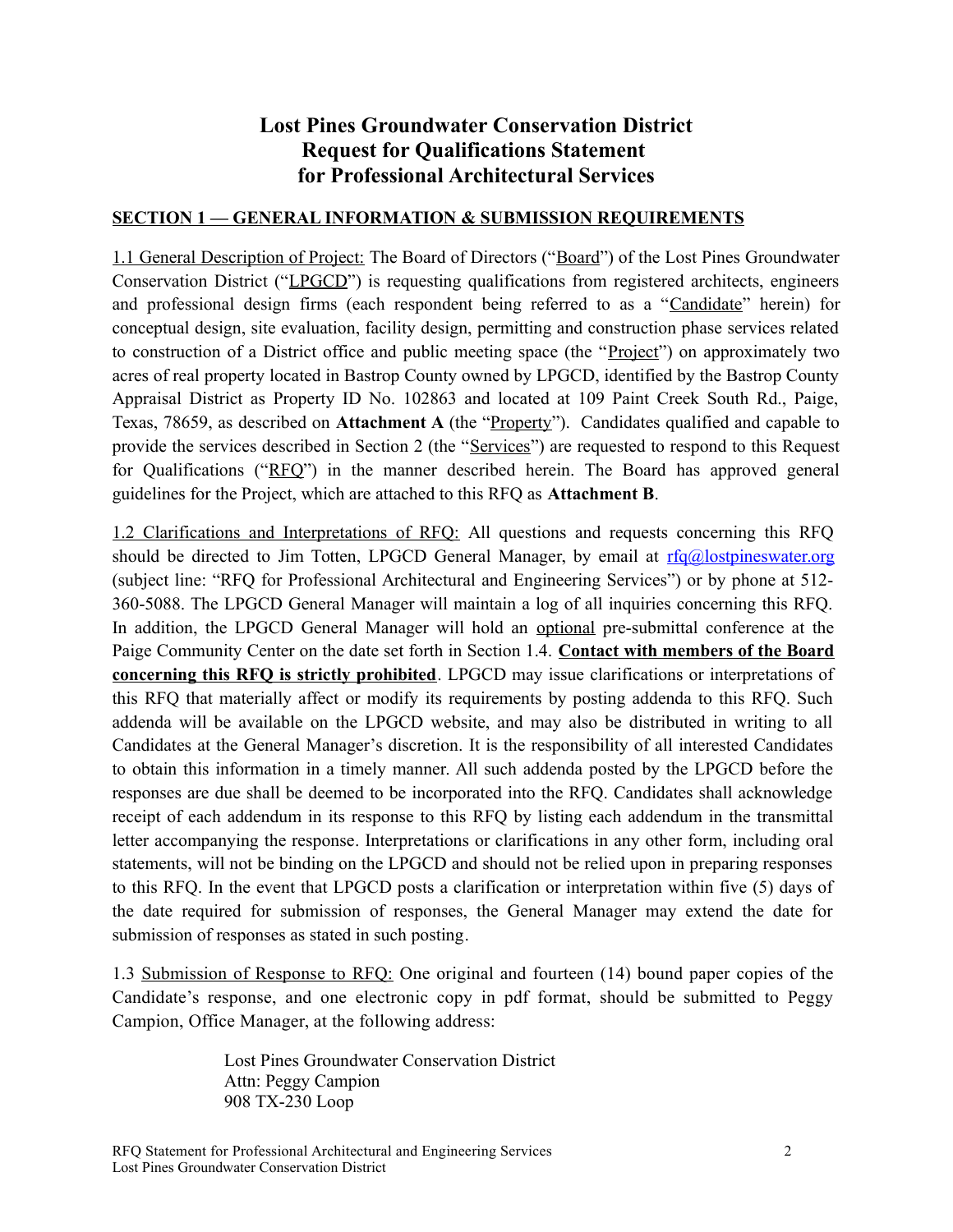# Smithville, TX 78957 [rfq@lostpineswater.org](mailto:lpgcd@lostpineswater.org)

Only responses received at or before 2:00 PM central standard time on November 19<sup>th</sup>, 2019 will be considered for selection. The LPGCD will not consider any response to this RFQ that is not received at the address specified by the deadline, regardless of whether it has been received by email. Responses should be delivered in a sealed envelope, box or other package, and must include a cover page bearing an original signature on behalf of the Candidate. The package must be clearly identified as "Response to RFQ for Professional Architectural Services," and include the name, return address and email address of the Candidate. All responses received by the LPGCD will be marked or stamped with the date and time of receipt. All responses will be opened at 2:15 PM at the LPGCD office. Candidates may attend the opening, but are not required to attend.

1.4 Schedule for Consideration and Award: The LPGCD intends to consider responses to this RFQ and enter a contract for the Services in accordance with the following schedule, which is subject to change:

| <b>Activity or Event</b>                        | Date                         |
|-------------------------------------------------|------------------------------|
| Release of RFQ                                  | September 26, 2019           |
| <b>Optional Pre-Submittal Conference</b>        | October 23, 2019             |
| Deadline for Submittal of Response to RFQ       | November 19, 2019 (2:00 PM)  |
| Candidate Interviews (As Necessary)             | To Be Determined             |
| Committee to Recommend Most Qualified Candidate | November 20, 2019            |
| Negotiation of Contract for Services            | Mar. 4, 2020 – Mar. 18, 2020 |
| <b>Execution of Contract for Services</b>       | March 18, 2020               |

1.5 Evaluation and Notifications: The Board's Building Committee (the "Building Committee") will consider, evaluate and score all responses based upon the criteria set forth in this RFQ and in accordance with the Response Evaluation Form shown in **Attachment C**. The Building Committee will then make a determination as to the Candidate or Candidates most qualified, and may request additional information or hold Candidate interviews. At the conclusion of this process, the Building Committee will make a recommendation to the Board as to the Candidate most qualified. Subject to Section 1.6, upon selection of the most qualified Candidate by the Board at a meeting duly noticed in accordance with the Texas Open Meetings Act, the selection will be stated on the LPGCD website and the Candidate selected as most qualified will be notified in writing. LPGCD will not be responsible for providing any other notifications. However, if the LPGCD and the Candidate selected as most qualified are not able to successfully negotiate a contract for the Services, LPGCD may provide notification to other Candidates that their qualifications may be reconsidered by the Board.

1.6 Rights Reserved by LPGCD; Disclaimer of Representations: The LPGCD may evaluate all responses based on the anticipated completion of all or any portion of the Project. The LPGCD reserves the right to reject any and all responses and issue a new request for qualifications, or reject any and all submissions and temporarily or permanently abandon the Project. LPGCD makes no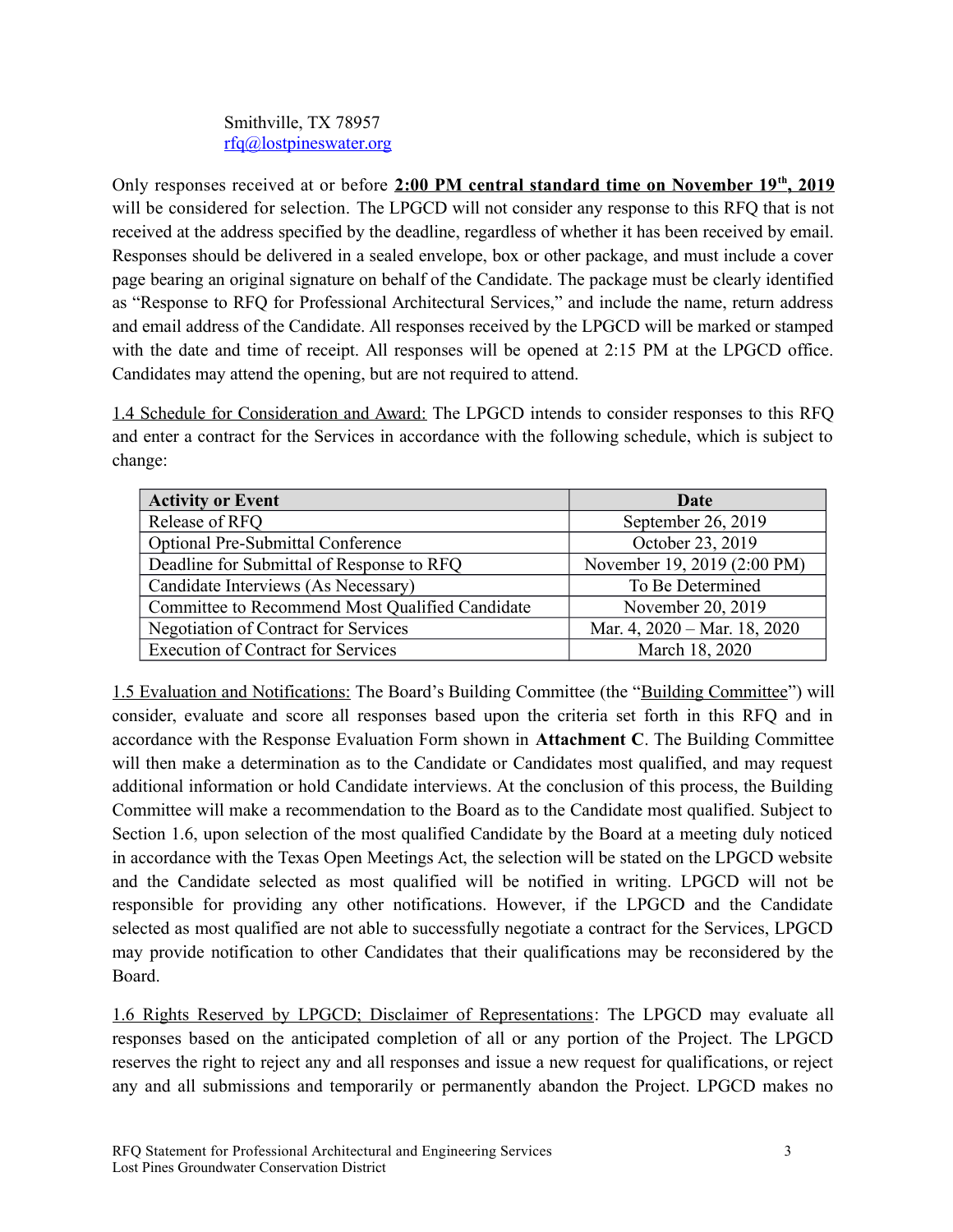representations, written or oral, that it will enter into any form of agreement with any Candidate and no such representation is intended or should be construed by the issuance of this RFQ.

1.7 Additional Matters: Potential Candidates are advised of the following:

- (a) Public Information Laws: Information, documents, and other materials submitted in response to this RFQ may be subject to public disclosure under the Texas Public Information Act (TEXAS GOVERNMENT CODE, Chapter 552). *Any information that a Candidate claims to be confidential and/or proprietary should be labeled conspicuously as such*. The LPGCD strictly complies with all statutes, court decisions, and opinions of the Texas Attorney General with respect to disclosure of RFQ information.
- (b) Costs Not Reimbursed: All costs incurred by a Candidate in responding to this RFQ, participating in the processes of consideration and selection, and negotiation of a contract (including legal fees if applicable) shall be borne by and for the account of such Candidate, without reimbursement from the LPGCD. A Candidate's submission of a response shall be deemed to be such Candidate's acknowledgment and agreement that such costs shall be the sole responsibility of the such Candidate.
- (c) State Registration of Engineering Firms: Potential Candidates are advised that the Texas Board of Professional Engineers requires that any entity providing engineering services to the public must register with the Texas Board of Professional Engineers.
- (d) State Registration of Architectural Firms: Potential Candidates are advised that the Texas Board of Architectural Examiners requires that any entity providing architectural services to the public must register with the Texas Board of Architectural Examiners.

# <span id="page-3-0"></span>**SECTION 2 – DESCRIPTION OF SERVICES**

The Candidate that enters a contract with the LPGCD pursuant to this RFQ (the "Architect") will be responsible for providing the following Services to the LPGCD:

2.1 Review of Project Requirements and Preliminary Conceptual Design (Phase I): The Architect will meet with the Building Committee to review and conduct preliminary discussions related to the guidelines specified in Attachment B, the sizing of the proposed office, and other priorities associated with the Project. The Architect will then prepare a preliminary conceptual drawing of the Project.

2.2 Site Evaluation (Phase II): The Architect and/or other design professionals working through and under Architect shall provide a comprehensive evaluation of the feasibility of the Property as a site for the Project, to include:

(a) recommendation and performance of general geo-technical and topographical evaluations of the Property as related to applicable construction standards, the requirements of Bastrop County, the Texas Department of Transportation and any other government entities with jurisdiction, and site selection for facilities on the Property;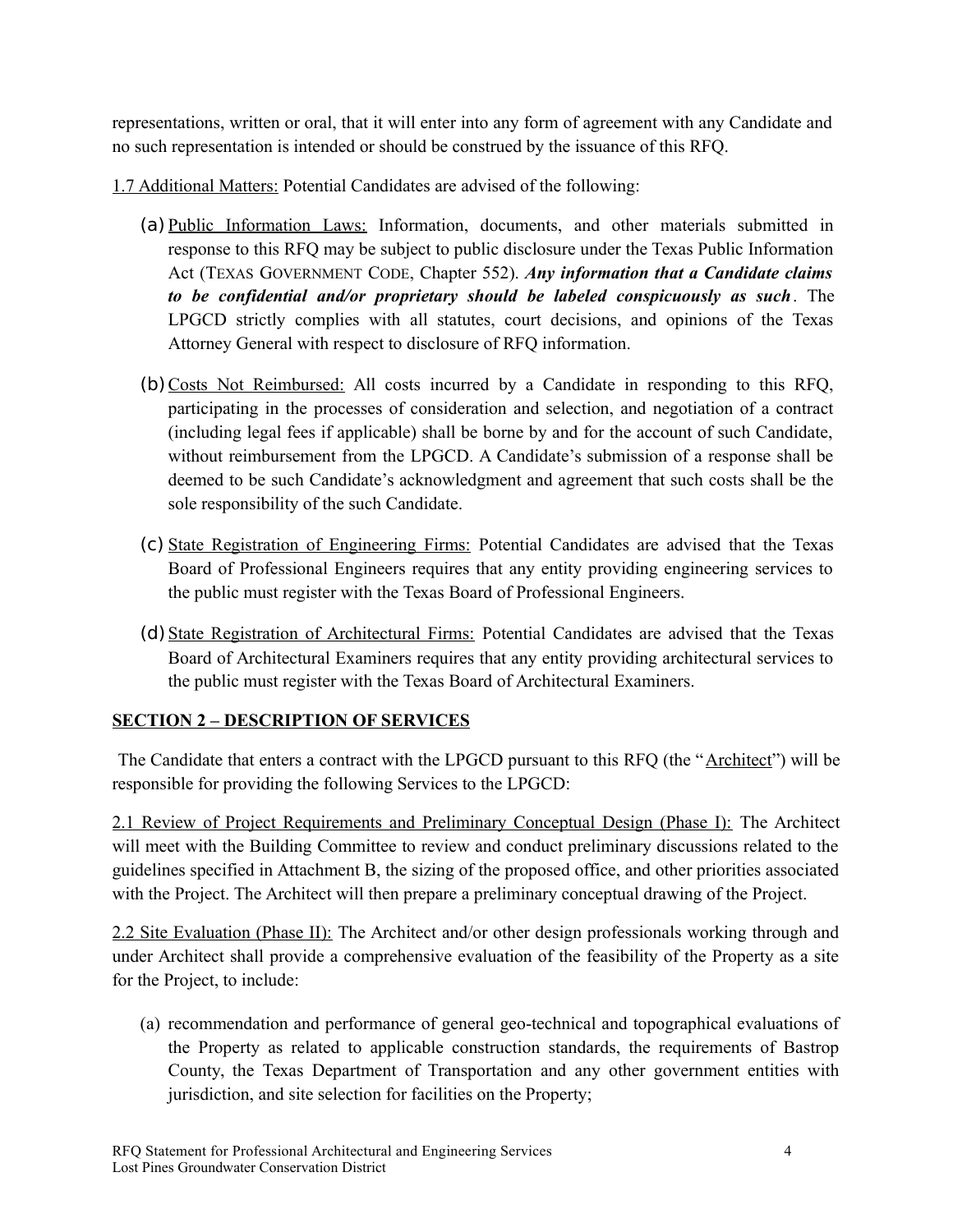- (b) evaluation of available utilities including water, wastewater, electric, gas, telecommunications and internet services for the Property, including a description of the manner in which any applicable onsite sewage facility regulations will be met and confirmation that soil is suitable for such facilities;
- (c) evaluation of stormwater, drainage and water quality requirements for the Project;
- (d) performance of traffic impact analysis and other necessary traffic analyses, including evaluation of traffic patterns, identification of specific traffic impacts and accessibility for ingress and egress of the Property; and
- (e) identification of all governmental approvals and permits that must be obtained in order to develop the Property as a site for the Project.

The Architect and/or other design professionals working through or under the Architect may also recommend additional items to be included in the site evaluation Services. The Architect shall provide a detailed report and documentation setting forth findings and conclusions and containing supporting information and references with respect to the site evaluation Services. The report shall include a proposed Project timeline describing key milestones for design, permitting and construction. The report must be submitted to the Board within 90 days of the commencement of the site evaluation Services, and must be approved by the Board prior to commencement of any other Services. *If the Board elects not to proceed with the Project after consideration of the site evaluation report: (1) the Services may be concluded and the contract terminated; or (2) the Board may approve an amendment to the contract providing for evaluation and review of other proposed locations for the Project with the Building Committee*.

2.3 Facilities Design and Permitting (Phase III): If the Property is suitable for construction of the Project and the Board authorizes the Project to proceed, or if the Board authorizes development of the Project at another location, the Architect shall coordinate with the Building Committee to design facilities that meet the general guidelines approved by the Board, including those set forth in Attachment B. Strict compliance with ADA standards in the design process is required. The Architect shall submit the proposed design to the Building Committee for initial approval, and then to the Board for final approval. The Facilities Design phase shall also include assisting the District in obtaining required permits and approvals identified in the Site Evaluation phase, including development permits from Bastrop County and other government permits, as necessary. Any material changes to the design approved by the Board that are imposed or otherwise required as a result of the permitting process will be presented to the Board for approval.

2.4 Bid and Award of Construction Contract for Project (Phase IV): The Architect shall conduct the bid process for construction of the Project and tabulate and present all bids received for consideration by the Board at a meeting duly noticed under the Texas Open Meetings Act. The Architect shall also coordinate with the Board's Building Committee in seeking bid clarifications and requesting additional information as appropriate. The award of the contract for construction of the Project will be made by decision of the Board and shall be in accordance with state and federal law.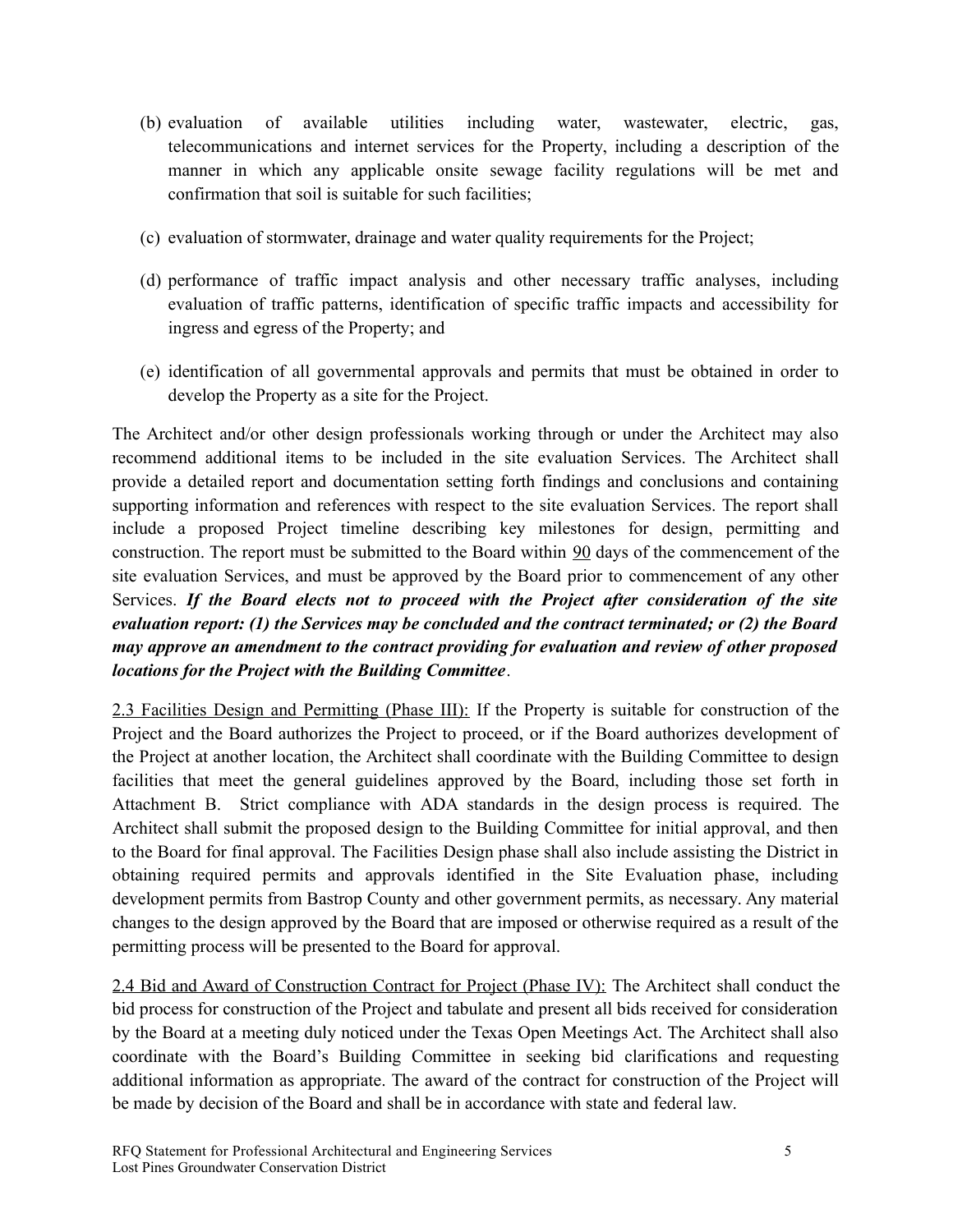2.5 Construction Phase Services (Phase V): The Architect shall provide construction management and inspection services throughout the construction of the Project on behalf of the LPGCD at intervals appropriate to the stage of construction, and coordinate inspections with third party inspectors engaged by the LPGCD, if any. The Architect shall prepare a construction management and inspection plan for inclusion in the description of the Architect's contractual scope of Services, which plan shall be subject to the approval of the LPGCD. The Architect shall provide certification to LPGCD upon completion that the Project has been constructed and completed in accordance with applicable plans, specifications, permits and approvals.

2.6 Monthly Progress Reports: The Architect shall provide written monthly progress reports to the General Manager during each of the foregoing phases, with such reports to be presented to the Board by the General Manager. Monthly reports shall be due to the General Manager on or before the second Monday of each month.

# <span id="page-5-0"></span>**SECTION 3 — REQUIREMENTS FOR STATEMENT OF QUALIFICATIONS**

Candidates shall carefully review the following criteria and requests and submit a complete Statement of Qualifications responding to all requests and questions in Section 3 in the format required by Section 4. Incomplete responses will be considered non-responsive and are subject to rejection.

3.1 Candidate General Information: Each Candidate must provide the following information:

- (a) Legal name of the entity as registered with the Secretary State of Texas
- (b) Entity type (individual, partnership, corporation, joint venture, etc.)
- (c) Address of the office that will be providing the Services
- (d) Number of years in business, under its present or former name
- (e) Number of employees by professional or skill group
- 3.2 Candidate Experience, Past Performance and References:
	- (a) List a maximum of five (5) projects for which the Candidate has provided services that are most similar to the Services required for this Project. List the projects in order of priority, with the most relevant project listed first. Provide the project name, location, owner name, contract delivery method and general project description for each project listed.
	- (b) If applicable, provide examples of how the Candidate has creatively incorporated site design, traffic, mechanical, electrical, plumbing and other solutions into similar projects.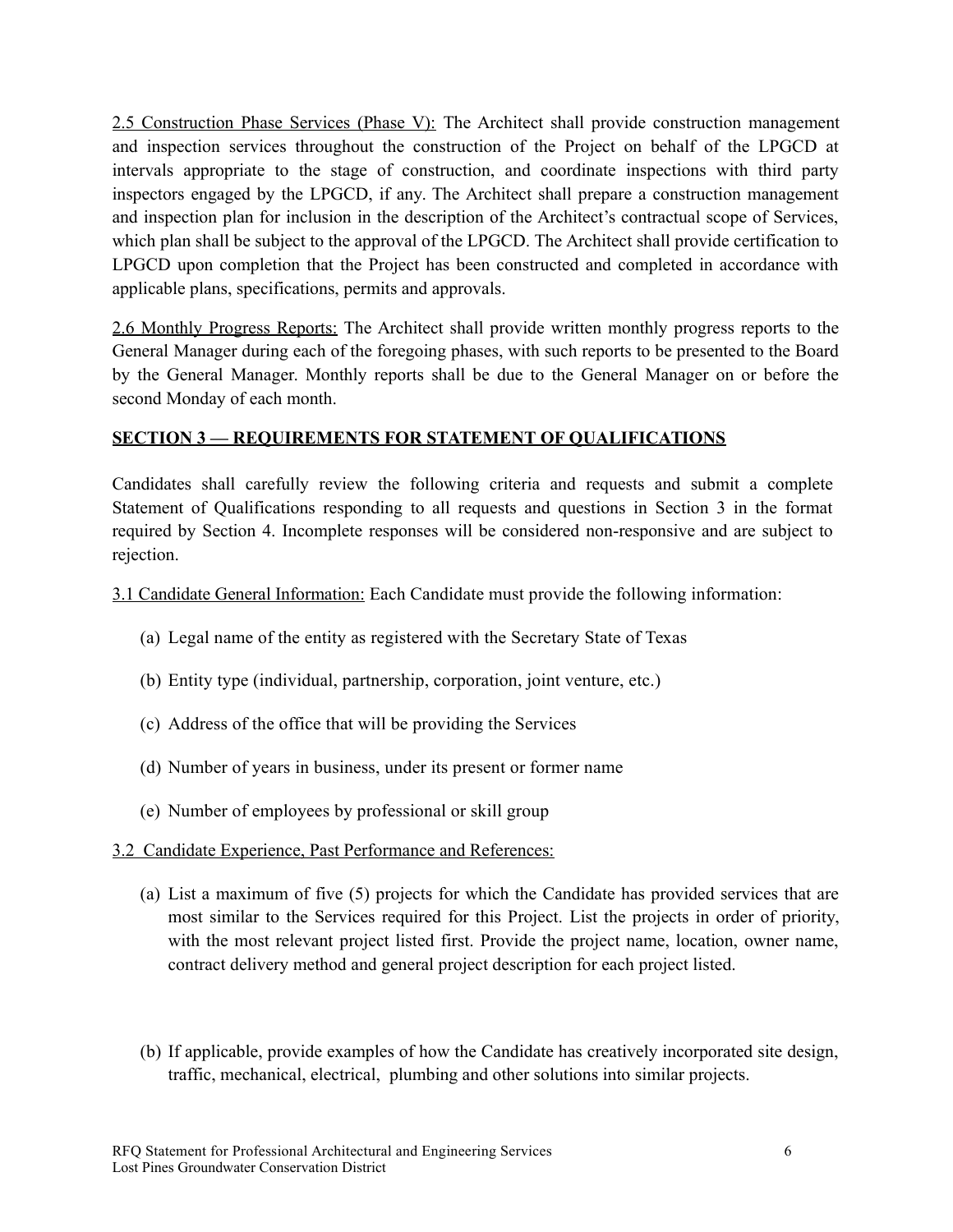- (c) Describe any litigation or legal proceedings initiated by or against the Candidate within the last three years, under its present or former name, that would affect performance under a contract with the LPGCD, and include copies of the most recent pleadings with respect to each matter. This description should include, *without limitation*, litigation related to allegations that the Candidate:  $(1)$  breached a contract;  $(2)$  committed acts or made omissions constituting negligence or willful misconduct; or (3) violated environmental, health or safety laws or regulations.
- (d) Describe any written complaints made by the general public to any state licensing board with jurisdiction over the Candidate, under its present or former name, as well as any investigations or actions taken by any such licensing board against the Candidate, within the last three years.
- 3.3 Candidate's Interest and Availability to Undertake the Project:
	- (a) Describe the Candidate's interest in providing Services required for completion of this particular Project, including a narrative describing any unique qualifications as they pertain to this Project.
	- (b) Provide a statement describing the general availability and commitment of members of the Candidate's proposed Project team, including its principal(s), other associated professionals, consultants and subcontracted service providers, to undertake the Project, as well as their availability to coordinate with the Board and the Board's Building Committee during each phase of the Services. The statement should include an anticipated completion date for each phase of the Services based upon the described availability.
	- (c) Provide a statement as to the ability of the Candidate to perform the portions of the Services as described in Section 2. Describe any special expertise or particularized knowledge of the Candidate as related to the Services as a whole, and each individual phase thereof. Identify any aspects or portions of the Services, as described in Section 2, that the Candidate is unwilling or unable to perform.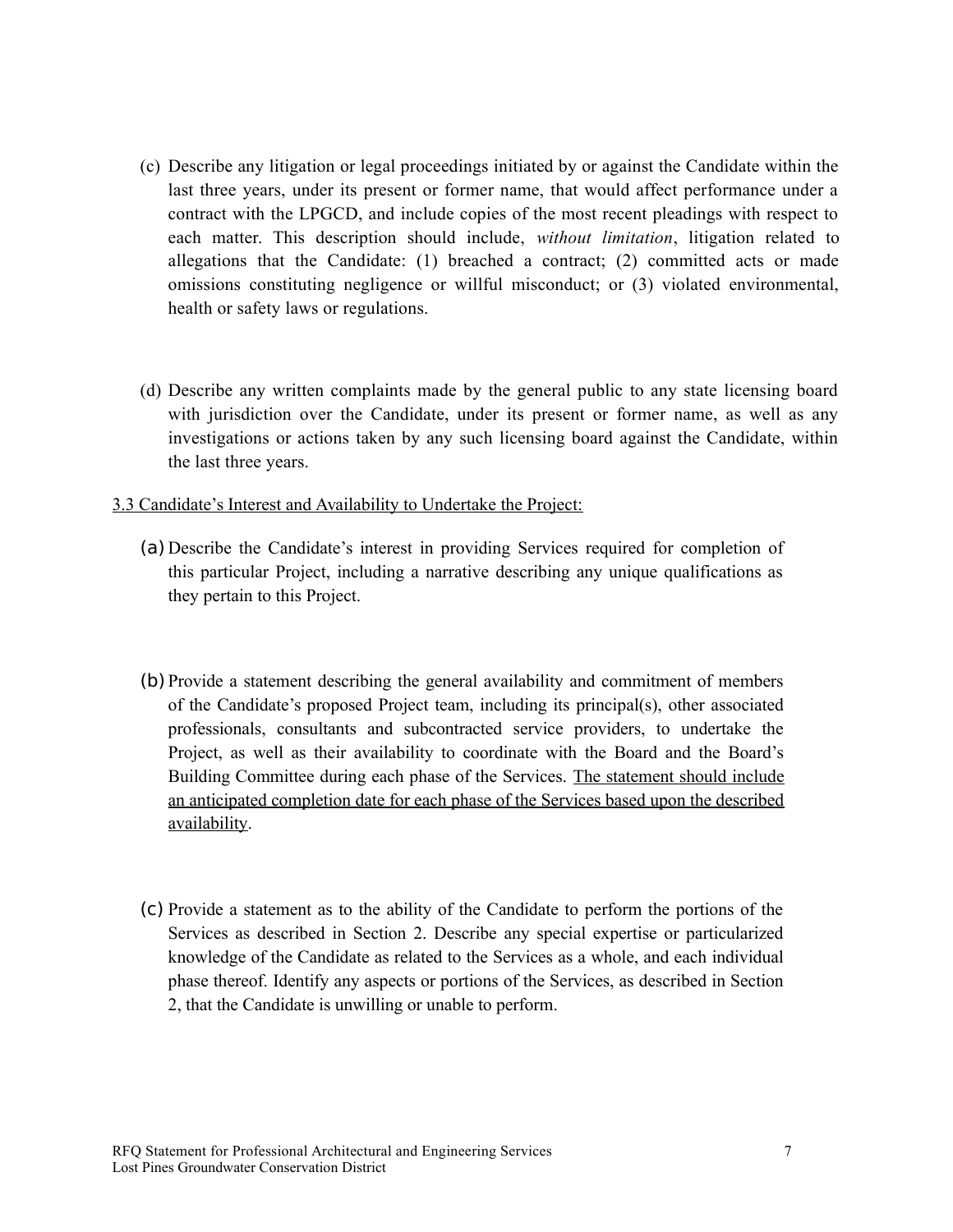(d)Identify any tasks or activities that the Candidate recommends be added to the scope of the Services that would benefit the Project from the standpoint of efficiency in design, permitting or construction, and the overall cost and quality of the Project. Identify in general terms any perceived challenges or problems associated with the Project.

## 3.4 Personnel and Project Team:

- (a) Provide a statement confirming that the Candidate will only assign properly licensed and certified professionals to perform those portions of the Services that are required to be performed by professionals holding licenses and certifications.
- (b) Describe the proposed Project team, including if applicable, the names of any and all consultants and subcontracted service providers that the Candidate would propose to perform any portion of the Services, and provide the information required by Section 3.1 for each such consultant or subcontractor. In addition, describe the role of each consultant and subcontracted service provider, and the basis for selection.
- (c) Provide a resume setting forth the education, experience, expertise, licenses, certifications and other qualifications for the lead architect, and each licensed design professional that is proposed to lead or supervise any phase of the Services.
- 3.5 Plan for Delivery, Administration and Completion of the Services:
	- (a) Provide estimated times of commencement and completion of each phase of the Services, excluding construction phase Services.
	- (b) Describe the Project team's approach to conducting and completing traffic analyses and obtaining required permits and approvals from Bastrop County and the Texas Department of Transportation.
	- (c) Describe the Project team's approach to assuring timely completion of this Project, including methods to be used for schedule recovery, if necessary.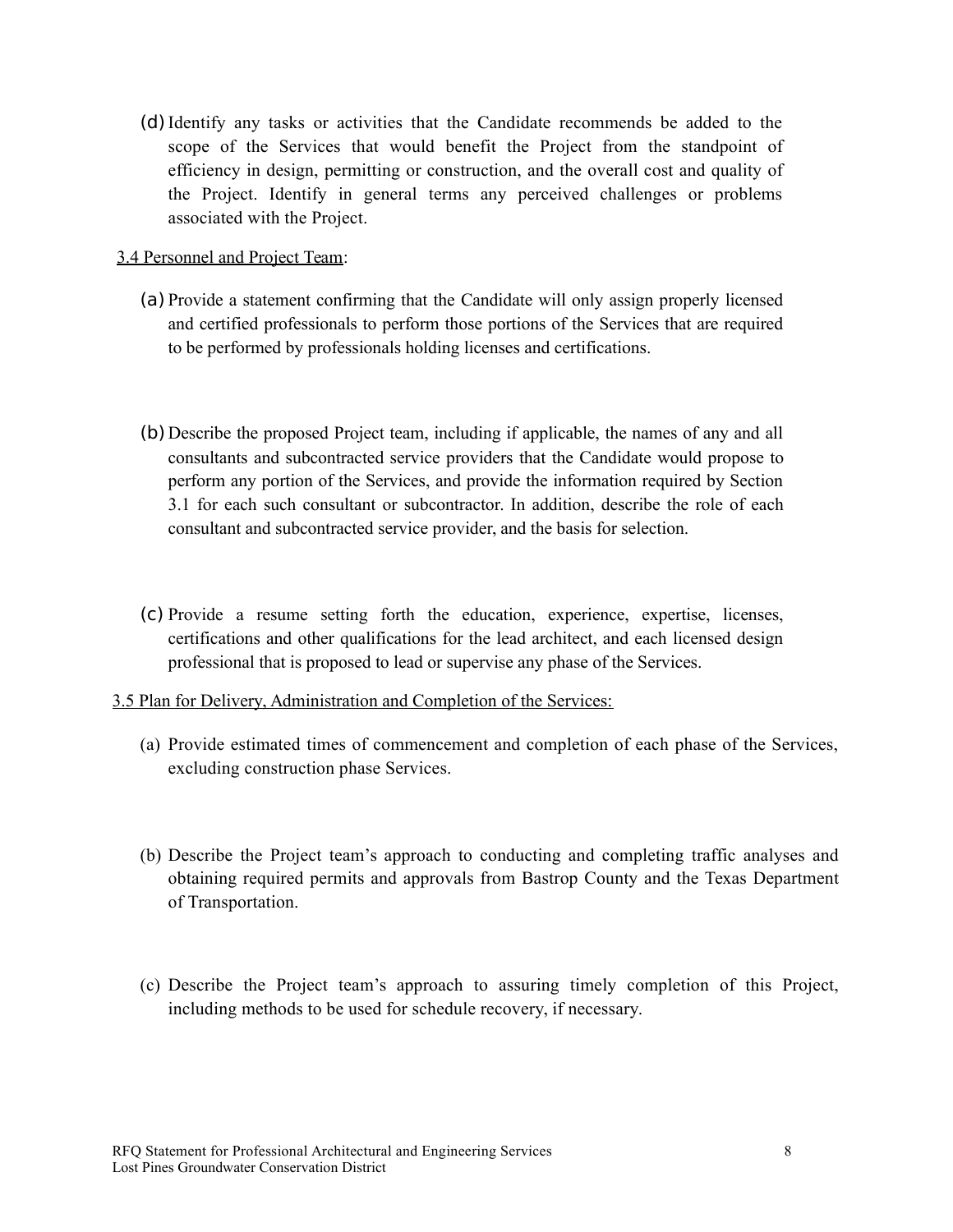- (d) Describe or provide written copies of any safety programs or policies proposed to be implemented or monitored by the Candidate during the construction of the Project.
- (e) Provide a general description of proposed construction phase Services, including proposed inspection and observation frequency, reporting methods, approach to conflict resolution, and standards to be applied in evaluating construction performance.
- (f) Describe any quality assurance/control programs or procedures to be utilized by the Candidate to enhance the likelihood of successful completion of the Project within all LPGCD guidelines and in accordance with plans and specifications approved by the LPGCD. This description should include discussion of the method(s) used and how the firm maintains quality control during the development of construction documents and quality assurance during the construction phase of a project.
- (g) Describe the proposed approach for coordination with the Board to address complaints, problems and inquiries by government authorities and members of the public.
- (h) Describe the proposed lines of authority and communication for principals and key professional members of the Project team, including the persons responsible for providing monthly progress reports to the General Manager by the second Monday of each month for presentation to the Board.
- (i) Describe how the Candidate will report on the status of the Services and Project to the General Manager and indicate the availability of Project team members to attend meetings to provide reports to the Board.
- (j) Describe the Candidate's design philosophy, methodology and process for integrating institutional standards into the design.
- (k) Describe any cost estimating methods to be used for the development of plans and specifications and all anticipated permitting requirements.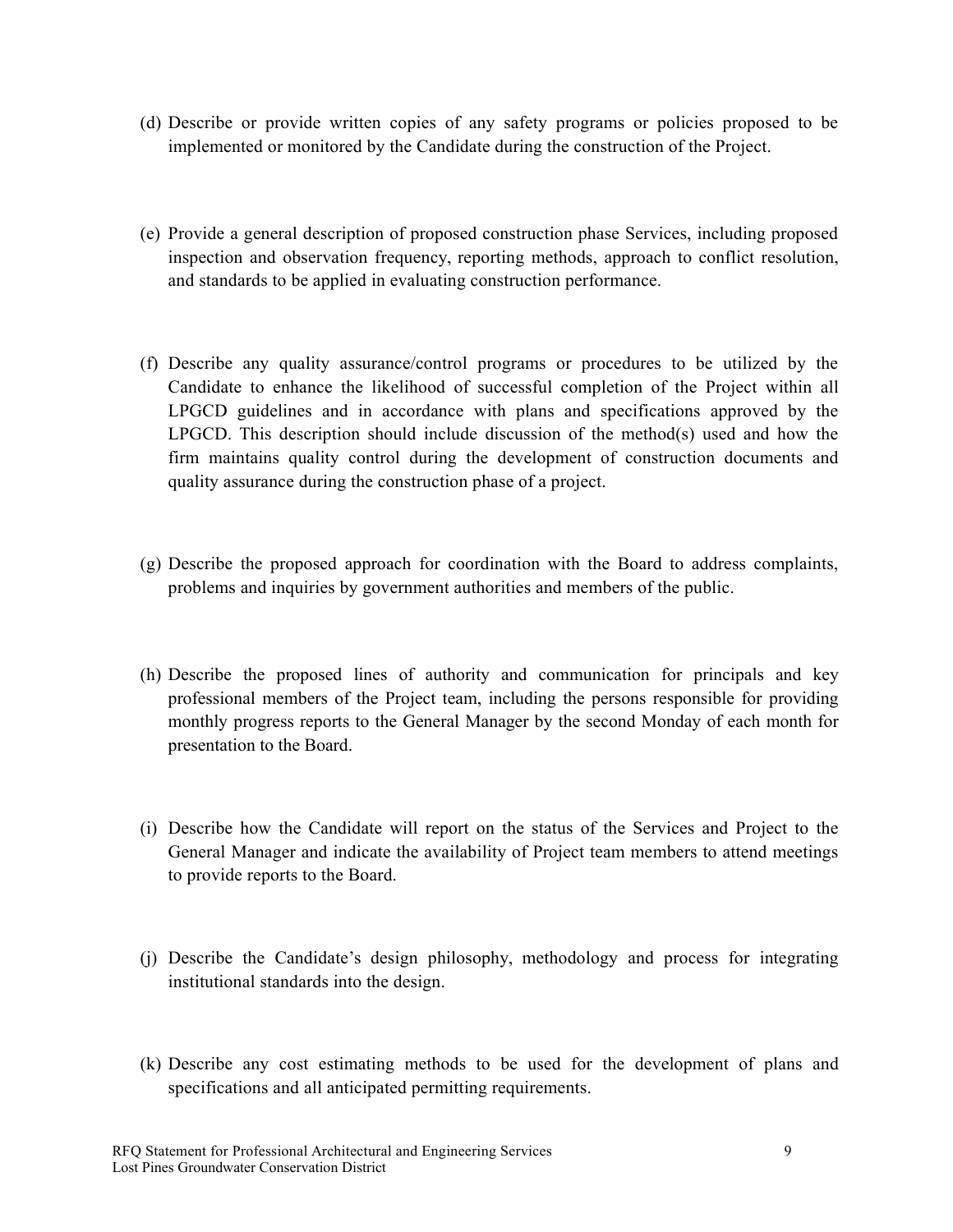- (l) Provide a statement as to the Candidate's position on ownership and/or transfer of the Candidate's work product upon receipt of payment for the Services, and any limitations the Candidate would seek to impose upon LPGCD's use of such work product in the future.
- (m)Confirm that rates and fees charged to LPGCD will be reasonable by comparison those charged by the Candidate to customers that are not required to comply with Texas Government Code Chapter 2254.
- (n) Confirm that the Candidate and others to perform Services currently carry or will procure insurance meeting the minimum requirements described in **Attachment D**, or in the alternative, describe substantially similar insurance carried by the Candidate or reasons that the requirements should not apply (e.g. the Candidate has no employees).

# <span id="page-9-0"></span>**SECTION 4 — FORMAT FOR STATEMENT OF QUALIFICATIONS**

4.1 General Format: Responses to this RFQ should be organized and divided into the following sections, with supporting documentation and materials to be attached as appendices.

Section 1: Executive Summary – summarize important points of the Candidate's response.

Section 2: Unresolved Items – list any questions asked and clarifications sought that were not addressed prior to the submission deadline.

Section 3: Organized Response to RFQ – reference Sections 4.2 and 4.3 below.

Section 4: Contract Documents – proposed sample contract documents for negotiation (AIA Form).

Section 5: Supporting Information – appendices containing supporting documentation and materials.

4.2 Response to Requested Statements of Qualifications: The Statement of Qualifications shall be prepared and submitted in order of stated criteria in Section 3, and provide a concise, straightforward description of the Candidate's ability to meet the requirements of this RFQ. Emphasis shall be placed on quality, completeness, clarity of content, responsiveness to the requirements and understanding of the LPGCD's needs. The Statement of Qualifications shall be a maximum of 30 printed pages and may be considered entirely adequate with considerably fewer printed pages. Any cover, table of contents and divider sheets do not count as printed pages.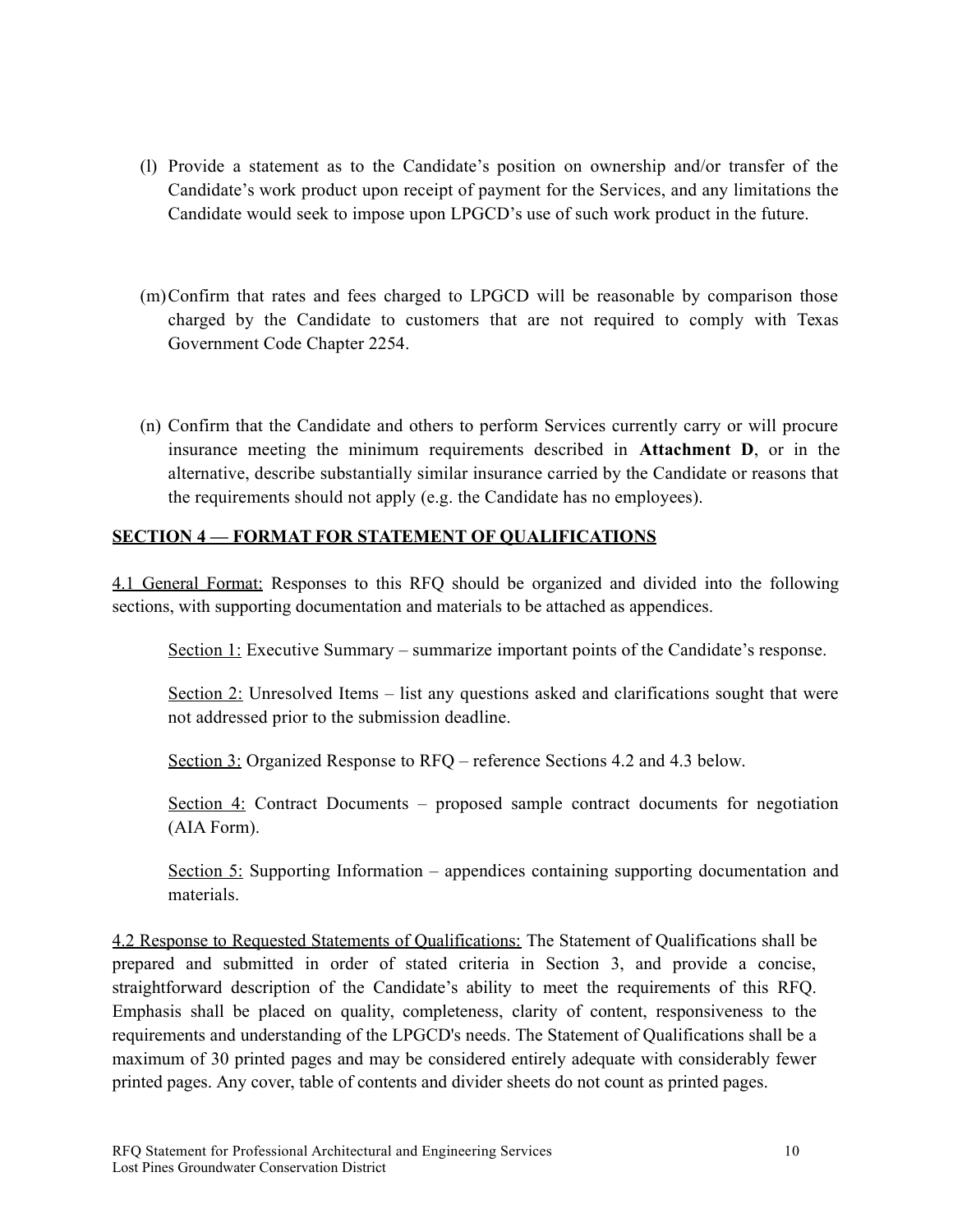4.3 References to Questions and Requested Qualifications: The Statement of Qualifications shall consist of responses to questions and requests identified in Section 3 of the RFQ. It is not necessary to repeat the questions in the qualifications; however, it is essential to reference the request number with the corresponding answer.

4.4 Incomplete Responses: Incomplete responses will be considered non-responsive and are subject to rejection.

4.5 Additional Statutory Requirements: Pursuant to Section 2270.002, Texas Government Code, the selected Candidate will be required to (a) represent that it does not boycott Israel, and (b) subject to or as otherwise required by applicable federal law, including without limitation 50 U.S.C. Section 4607, agree it will not boycott Israel during the term of this Agreement. As used in the immediately preceding sentence, "boycott Israel" shall have the meaning given such term in Section 2270.001, Texas Government Code. In addition, pursuant to Subchapter F, Chapter 2252, Texas Government Code, the selected Candidate will be required to represent that it is not a company engaged in business with Iran, Sudan, or a foreign terrorist organization (as defined in Section 2252.151(2), Texas Government Code) and that it is not on a list prepared and maintained by the Comptroller of Public Accounts of the State of Texas under Section 806.051, 807.051, or 2252.153, Texas Government Code. The Statement of Qualifications should include a statement that the Candidate is able to make such representations and comply with such requirements.

# END OF REQUEST FOR QUALIFICATIONS;

# ATTACHMENTS A, B, C AND D FOLLOW.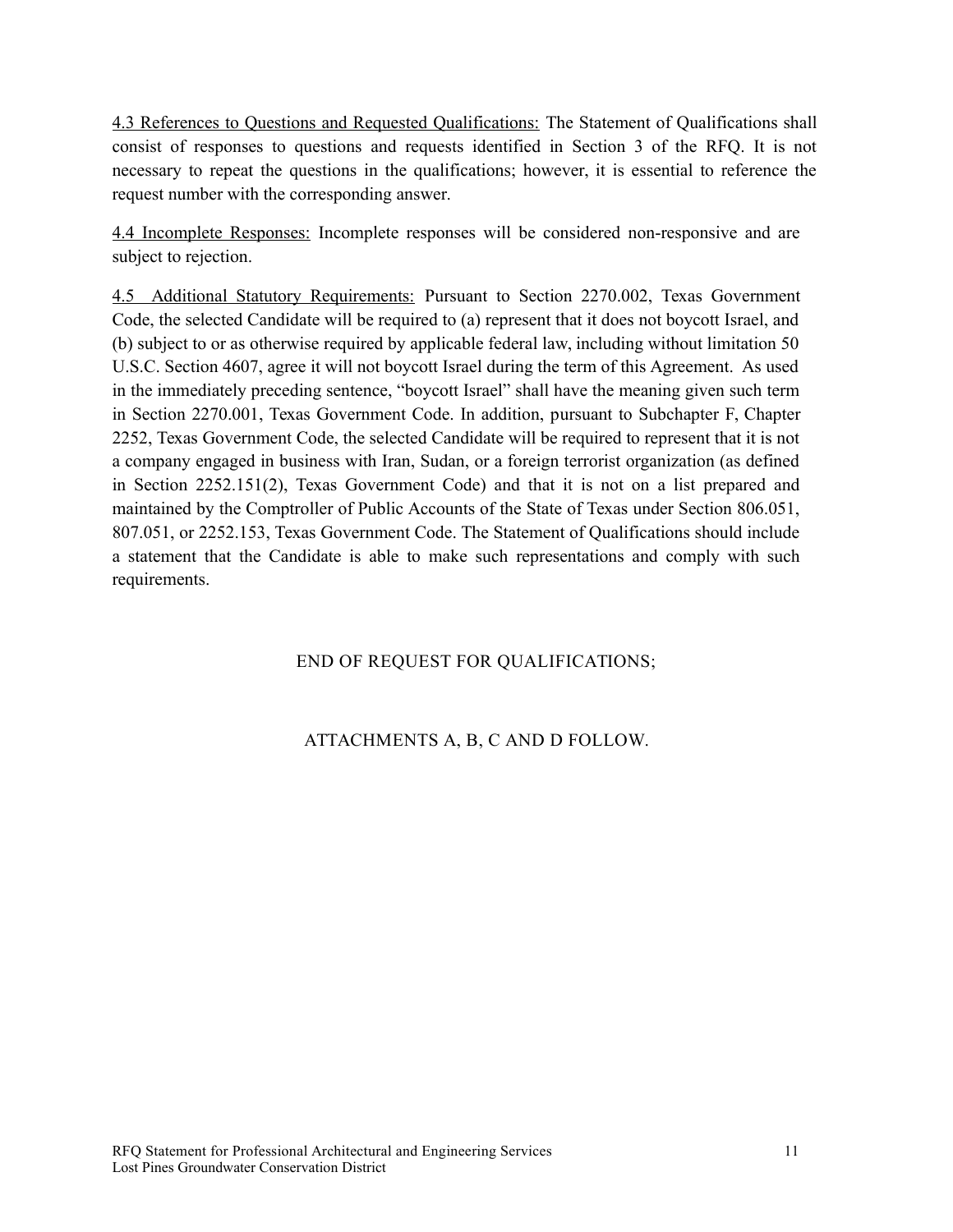

**ATTACHMENT A DESCRIPTION OF THE PROPERTY**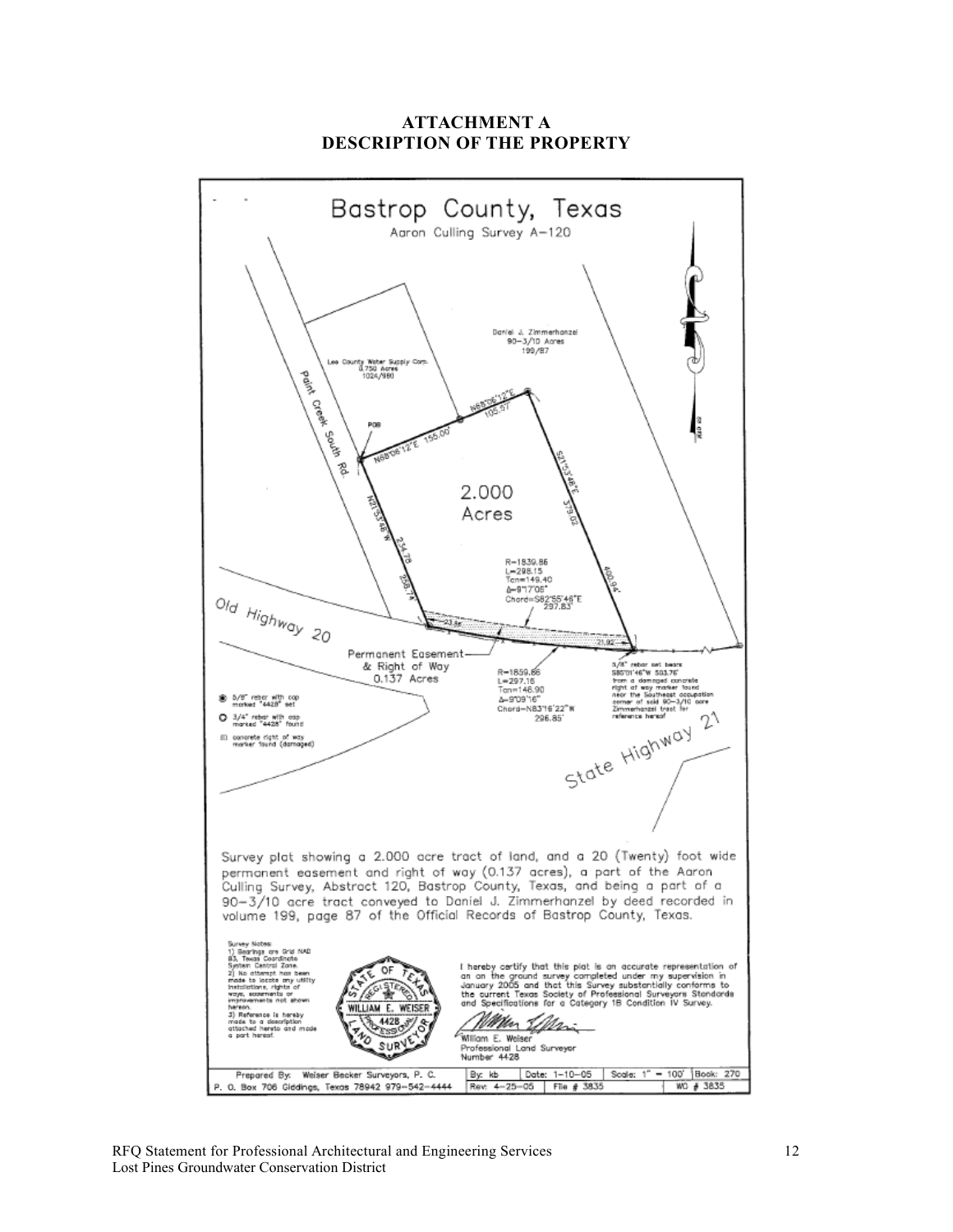#### **COUNTY OF BASTROP**

#### **LAND DESCRIPTION**

Being 2.000 acres of land, a part of the Aaron Culling Survey, Abstract 120, Bastrop County, Texas, and being part of a 90-3/10 acre tract conveyed to Daniel J. Zimmerhanzel by deed recorded in volume 199, page 87 of the Official Records of Bastrop County, Texas. Said 2.000 acre tract being more particularly described as follows:

BEGINNING at a % inch rebar with cap marked "4428" found in the East margin of Paint Creek South Road, the West line of said 90-3/10 acre Zimmerhanzel tract, for the Southwest corner of a 0.750 acre tract conveyed to Lee County Water Supply Corporation by deed recorded in volume 1024, page 980, and the Northwest corner hereof:

THENCE across said 90-3/10 acre Zimmerhanzel tract, with the South line of said 0.750 acre Lee County Water tract, North 68 deg. 06 min. 12 sec. East - 155.00 feet to a 1/4 inch rebar with cap marked "4428" found for the Southeast corner of said 0.750 acre Lee County Water tract:

THENCE continuing across said 90-3/10 acre Zimmerhanzel tract. North 68 deg. 06 min. 12 sec. East - 105.57 feet to a 5/8 inch rebar with cap marked "4428" set for the Northeast corner hereof;

THENCE continuing across said 90-3/10 acre Zimmerhanzel tract, South 21 deg. 53 min. 48 sec. East at 379.02 feet pass a point for the Northeast corner of a 0.137 acre Permanent Easement and Right of Way this day surveyed, and continuing for a total distance of 400.94 feet to a 5/8 inch rebar with cap marked "4428" set in the curving North margin of State Highway 21 (Old Highway 20), the South line of said 90-3/10 acre Zimmerhanzel tract, for the Southeast corner of said 0.137 acre Permanent Easement and Right of Way this day surveyed, and the Southeast corner hereof; said 5/8 inch rebar set bears South 85 deg. 01 min. 46 sec. West -503.76 feet from a damaged concrete right of way marker found near the Southeast occupation corner of said 90-3/10 acre Zimmerhanzel tract for reference hereof;

THENCE with the curving North margin of State Highway 21 (Old Highway 20), the South line of said 0.137 acre Permanent Easement and Right of Way this day surveyed, the South line of said 90-3/10 acre Zimmerhanzel tract with the following curve data: Radius = 1859.86 feet, Delta = 09 deg. 09 min. 16 sec., Arc = 297.16 feet and the Chord which bears North 83 deg. 16 min. 22 sec. West - 296.85 feet to a 5/8 inch rebar with cap marked "4428" set in the East margin of said Paint Creek South Road, for the Southwest corner of said 90-3/10 acre Zimmerhanzel tract, the Southwest corner of said 0.137 acre Permanent Easement and Right of Way this day surveyed, and the Southwest corner hereof;

THENCE with the East margin of said Paint Creek South Road, the West line of said 90-3/10 acre Zimmerhanzel tract, the West line of said 0.137 acre Permanent Easement and Right of Way this day surveyed, North 21 deg. 53 min. 48 sec. West at 23.96 feet pass a point for the Northwest corner of said 0.137 acre Permanent Easement and Right of Way this day surveyed, and continuing for a total distance of 258.74 feet to the PLACE OF BEGINNING and containing 2.000 acres of land.

Bearings are Grid NAD 83, Texas Coordinate System Central Zone. Reference is hereby made to a plat attached hereto and made a part hereof.

I hereby certify that this description is an accurate representation of an on the ground survey completed under my supervision in January 2005 and that this survey substantially conforms to the current Texas Society of Professional Surveyors Standards and Specifications for a Category 1B Condition IV Survey.



William E. Weiser Professional Land Surveyor Number 4428 Date of signature: 4-25-05

3835 dag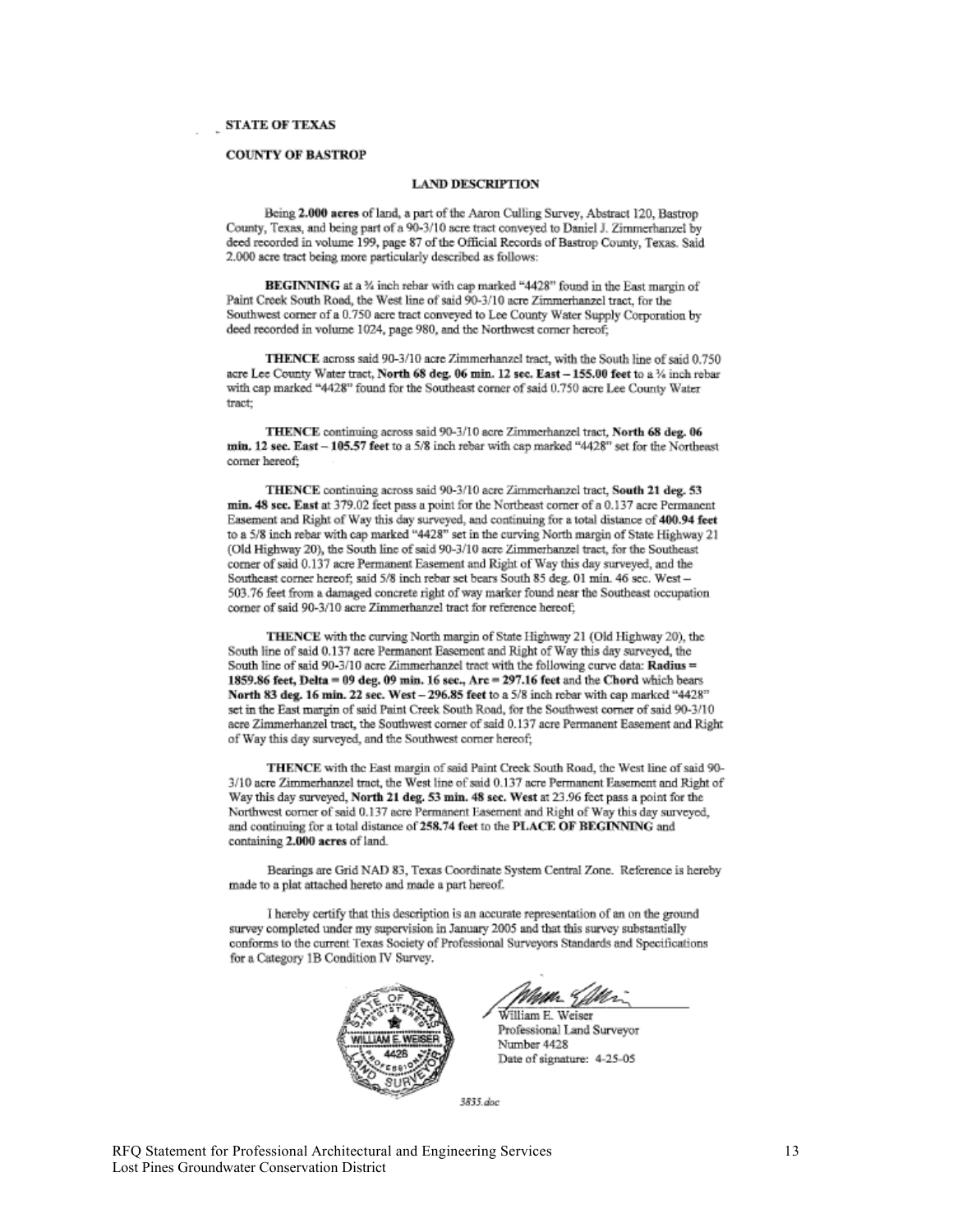## **ATTACHMENT B**

## **LPGCD PROJECT GUIDELINES**

### **Building Committee Preliminary Guidelines**

| <b>Number of offices:</b>    | Four                                                                                                                                                                                                                                |
|------------------------------|-------------------------------------------------------------------------------------------------------------------------------------------------------------------------------------------------------------------------------------|
| <b>Additional rooms:</b>     | File room, conference room, restrooms, break room,<br>board meeting room                                                                                                                                                            |
| IT infrastructure:           | Switch and Router locations, network drops, possible<br>location for back office server, phone service for at<br>least three lines, internet access (hard line preferred)                                                           |
| <b>Board Room:</b>           | POSGCD $30'x32'$ accommodates $40 - 50$ people Over<br>sized or separate HVAC for meeting room                                                                                                                                      |
| <b>Parking:</b>              | Day to day operation 10 spaces<br><b>Board Meetings:</b><br>Average - 30 spaces<br>Full capacity - 65 spaces                                                                                                                        |
| <b>Other considerations:</b> | ADA compliance, zoning, water and wastewater, fire<br>suppression, code requirements for public meeting<br>spaces<br>Entrances, segregating offices from meeting room,<br>physical security<br>General accessibility and visibility |

#### **Proposed general building requirements**

### **Current facilities**

The current LPGCD offices are located in a rented building in Smithville, TX. The 1000 square foot building includes four offices, two offices are used by staff, one office is used as a file and copy room while the fourth is used as a conference room. The building also has a single bathroom and small break room which is also used as general storage. The current location has sufficient parking for approximately 18 vehicles in two unstriped parking areas (approximately 3700 square feet).

### **Proposed general requirements**

## *Primary rooms*

The District staff utilize two of the available offices in the current building. The proposed requirement of at least four offices would allow for each staff member to have a separate office while leaving a fourth office available for a possible new staff member in the future. In addition to staff offices, the District maintains physical records for wells within the district (two large file cabinets for exempt wells and a single cabinet for non-exempt). The District also maintains the legal records for both the Bastrop and EndOp contested cases in another large filing cabinet along with five additional filing cabinets for general district records filed by year. The file room is also used to house the District copier and fax machine. A small conference room, aside from the Board room, will allow for small meetings between staff and applicants or permit holders while also providing a place for Board committee meetings.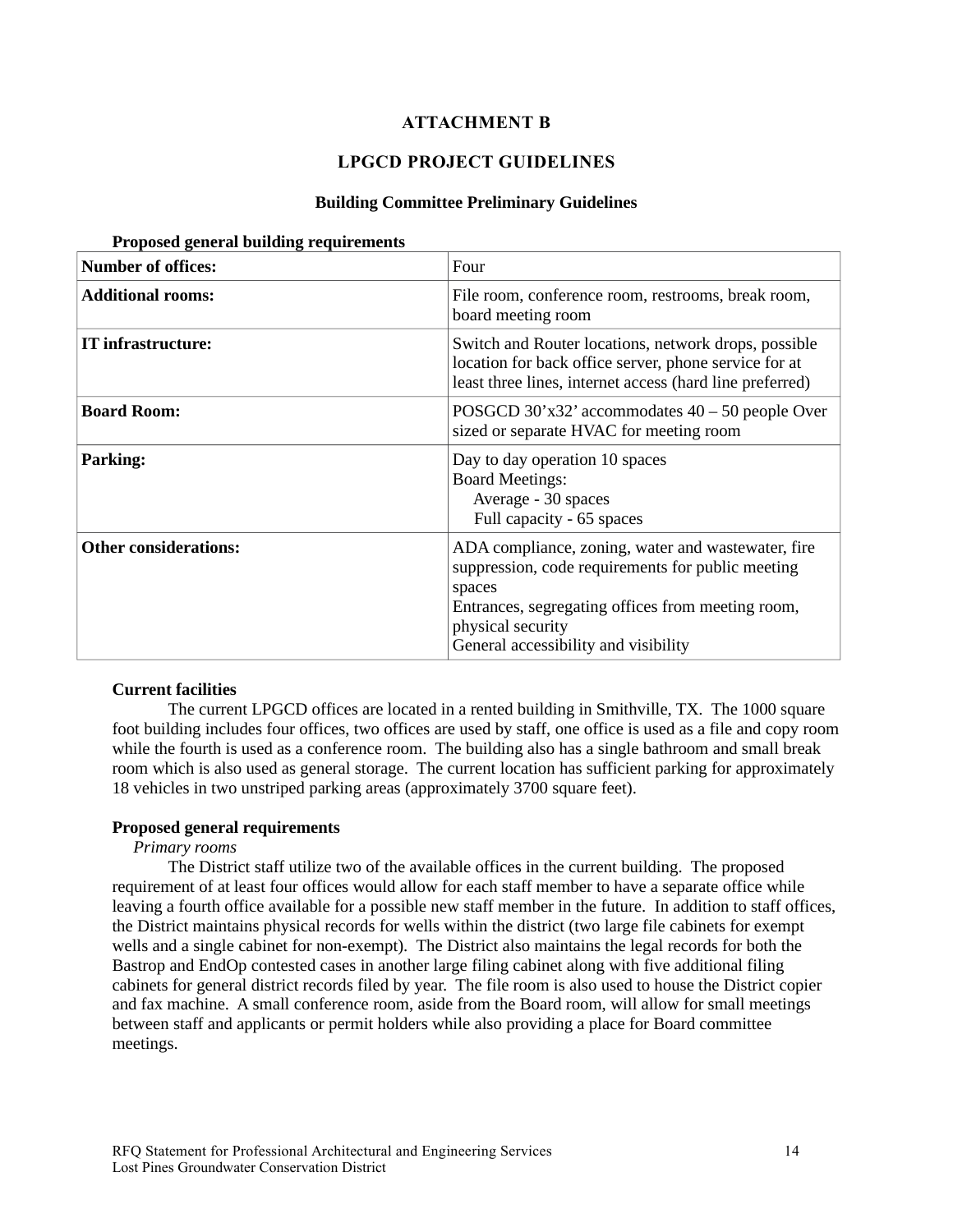#### *Secondary Rooms*

The district staff all live in the Smithville area and generally return home for lunch if the offices are going to be located outside of Smithville then a small break room that provides a place for food storage and limited food preparation would be a "quality of life" improvement for the staff. Additionally, the building committee will need to consider the number of restrooms as well as their location relative to the District offices and the Board meeting room. The placement of restrooms also factors into questions of building layout, physical security and whether or not the offices are segregated from the board room.

#### *IT Infrastructure*

The District office is currently served by three phone lines, two voice and a dedicated phone line, which will need to be replicated in any building. Additionally, the offices will need network drops in each office as well as in the file and copy rooms. The office intranet can currently be supported by a single commercial router and two or three network switches which the District already owns. Any new building needs to be able to integrate the intranet architecture through a centralized location for the router that can connect with the network drops in each office. Absent that, most office functions could, theoretically, be accomplished over WI-FI networking with only a small number of hard lined connections but this would be a less than ideal solution from both a performance and security standpoint. Any new office will also need an internet connection in addition to phone and fax connections. Currently the District has a hard line that provides approximately 10 Mbps of download speed and 1 Mbps of upload speed. While this is sufficient for most tasks, uploading or send large files can be a slow process at this connection speed and I would consider this to be the minimum possible connection for any new building.

#### *Board Room*

The new offices for Post Oak Savannah GCD include a 30' by 32' board room which can accommodate the District Board, staff and between 40 and 50 members of the public. For the average meetings of the Lost Pines GCD board a room of similar dimensions should be sufficient. An approximately 1000 square foot board room should provide enough room for board meetings with extra room for audiovisual equipment and any additional displays or projectors that are deemed necessary. Whether the Board choses to go with a new building to retrofit an existing building consideration should be given to the capacity of the HVAC system to ensure that the climate of the room can be maintained even at maximum capacity.

#### *Parking*

For day to day operations of the District office ten parking spaces should be sufficient. Assuming an average 20' by 10' parking space then any facility would need a minimum of 2,000 square feet of parking for day to day operations. Ten parking spaces allows for three to four spaces for staff, additional parking for visitors and four additional spaces board members during committee meetings. For average board meetings the minimum number of spaces would increase to 16 for District staff, consultants and board members plus another 5 to 10 for the public. Using 25 spaces as an average would require 5000 square feet of parking without accounting for lanes within the parking lot. For a full meeting, assuming a 50 person maximum capacity board room, in the worst case 66 parking spaces would be needed requiring 13,200 square feet of parking not including lanes.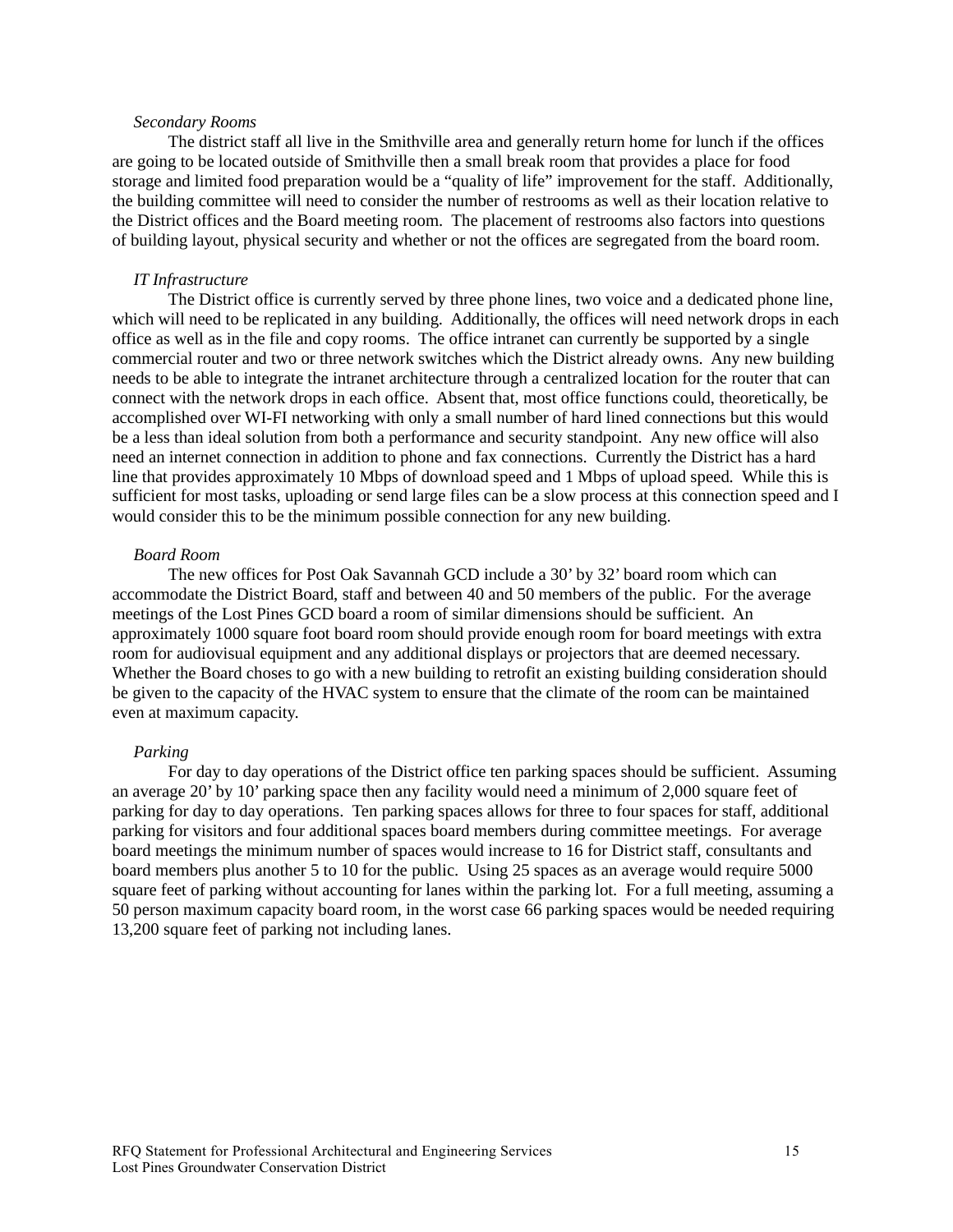## **ATTACHMENT C RESPONSE EVALUATION FORM**

| Contact Person: 2008 and 2008 and 2008 and 2008 and 2008 and 2008 and 2008 and 2008 and 2008 and 2008 and 2008 and 2008 and 2008 and 2008 and 2008 and 2008 and 2008 and 2008 and 2008 and 2008 and 2008 and 2008 and 2008 and |  |
|--------------------------------------------------------------------------------------------------------------------------------------------------------------------------------------------------------------------------------|--|
|                                                                                                                                                                                                                                |  |
|                                                                                                                                                                                                                                |  |

Rate each firm in the criteria below. To arrive at the Total, multiply Rating (highest  $= 5$ , lowest  $= 1$ ) by Weight (highest  $= 20$ , lowest  $= 1$ ). Weight has been assigned to the criteria according to their importance to the Project.

| <b>CRITERIA</b>                                                                      | <b>RATING WEIGHT TOTAL</b> |  |
|--------------------------------------------------------------------------------------|----------------------------|--|
| 1. Compliance with RFQ and Quality/Completeness of Response                          | 20                         |  |
| 2. Proposed Project Timeline                                                         | 15                         |  |
| 3. Experience, Past Projects and References (RFQ Section 3.2)                        | <b>20</b>                  |  |
| 4. Interest and Availability (RFQ Section 3.3)                                       | 10                         |  |
| <b>5.</b> Proposed Personnel and Project Team Qualifications (RFQ)<br>Section 3.4)   | 15                         |  |
| 6. Plan for Delivery, Administration and Completion of Services<br>(RFQ Section 3.5) | 20                         |  |
| TOTAL                                                                                | 100                        |  |